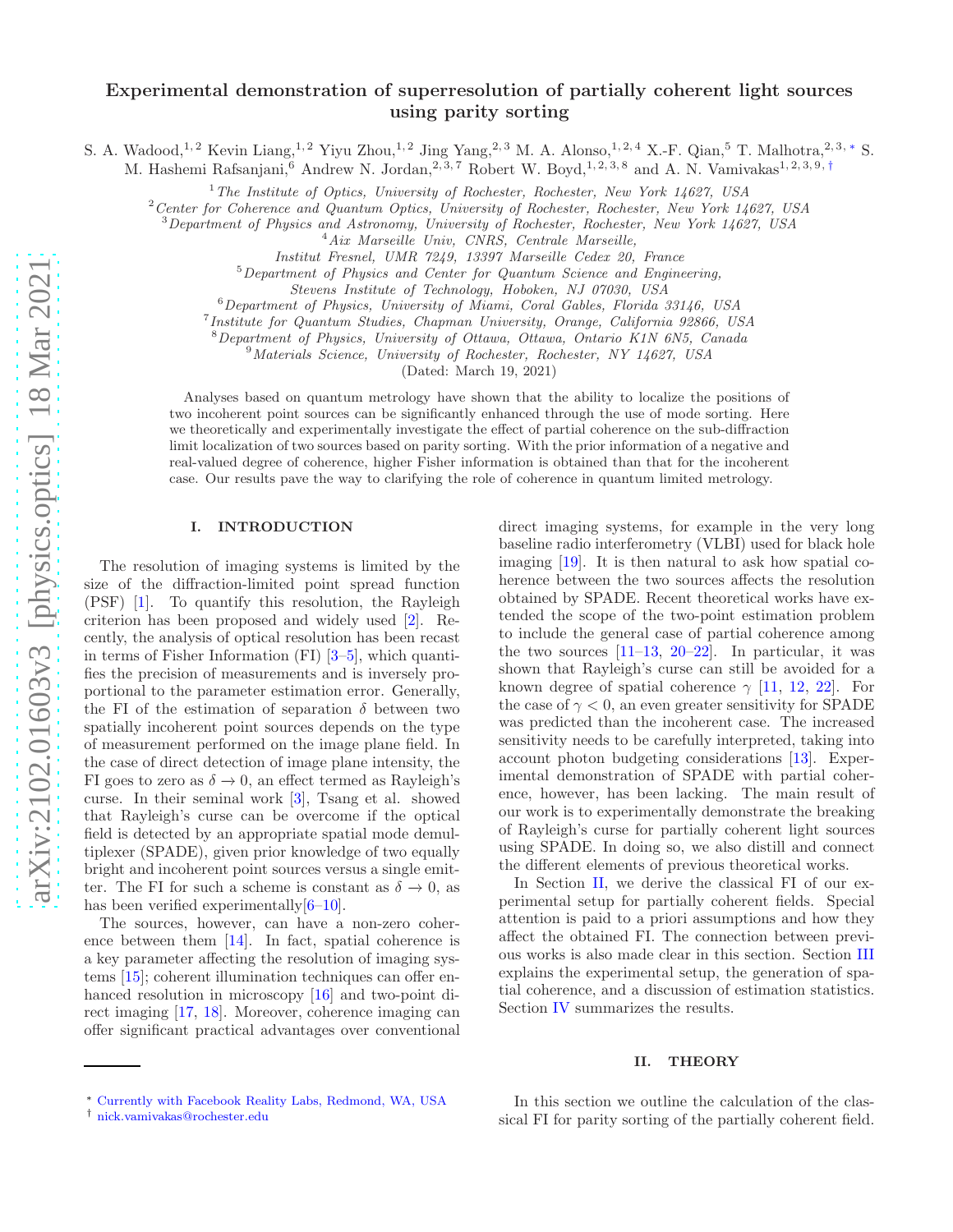

<span id="page-1-2"></span>FIG. 1. Expected FI for Parity Sorter plotted versus  $\delta/\sigma$ . A higher FI corresponds to a lower estimation error. a: FI prediction for the case when  $\delta$  is the only unknown parameter. For this case,  $\gamma = -1$  gives the highest FI (dashed blue line on top of the  $\gamma = -0.99$  curve), as predicted by the Tsang–Nair model [\[11\]](#page-6-12). b: FI prediction for the case of unknown input photon number N<sub>0</sub>. For this case, the FI is zero for  $|\gamma|=1$ . As  $\gamma \to -1$ , the FI curve gets concentrated near  $\delta=0$ , but is still bounded above by twice the FI for  $\gamma = 0$ . The curves in (a,b) are normalized by the object plane photon numbers. c: FI prediction normalized by the image plane photon number for the case of unknown  $N_0$ . These curves are related to the curves in (b) by the weight factor of  $(1 + \gamma d)$  as explained in the text. As  $\gamma \to -1$ , this image plane FI diverges and gets concentrated around  $\delta = 0$ , a result which was predicted using a quantum calculation in [\[12](#page-6-16), [13\]](#page-6-13). As explained in the text, the information conveyed by curves (b,c) is the same. Note that the  $\gamma = 0$  curves (green line) are same in all the figures.

Note that parity sorting falls under the scheme of binary SPADE (BSPADE), which is a family of measurements that simplifies SPADE at the cost of losing large-delta  $(\delta > \sigma)$  information [\[3](#page-6-2), [23\]](#page-6-17). For  $\delta \ll \sigma$ , it has been shown that a measurement of the even and odd projections of the input field has an FI that converges to the quantum optimal FI [\[7,](#page-6-18) [9](#page-6-19)]. We show explicitly how different a priori assumptions yield different FI curves. The physical problem is the following: Two point sources separated by  $\delta$  and having a degree of spatial coherence  $\gamma$  are imaged by an imaging system with a finite-sized aperture. The goal is to perform quantum-limited estimation of  $\delta$  in the sub-Rayleigh regime by performing parity sorting on the image plane field.

A partially coherent field is described by its crossspectral density (CSD) function  $W(x_1, x_2)$  [\[14\]](#page-6-6). To proceed, we first note that W can be decomposed via the coherent mode decomposition (CMD) [\[24\]](#page-6-20). For our problem, the simplest choice of modes is to decompose the W in the symmetric (in phase) and antisymmetric (out of phase) combinations of the two sources. In the image plane,  $W(x_1, x_2)$  is given as

$$
W(x_1, x_2) = N_0 \kappa \sum_{k=1}^{2} p_k \phi_k^*(x_1) \phi_k(x_2), \quad (1)
$$

where  $N_0$  is the average image plane photon number emitted by each point source,  $\kappa$  is a space-invariant efficiency factor dictated by the aperture loss,  $\phi_k(x)$  =  $f_{+}(x) - e^{ik\pi} f_{-}(x)$  are the symmetric  $(k = 1)$  and antisymmetric  $(k = 2)$  coherent modes,  $f_{\pm}(x) = f(x \pm \delta/2)$ are the two point spread functions separated by  $\delta$  - the parameter to be estimated,  $p_k$  is a real number such that  $0 \leq p_k \leq 1$ , and  $p_1 + p_2 = 1$ . In what follows, the terms

even and odd modes are used interchangeably with symmetric and antisymmetric modes. We assume Gaussian PSFs of width  $\sigma$  such that  $f(x) = \frac{e^{-x^2/4\sigma^2}}{(2\pi\sigma^2)^{1/4}}$  $\frac{e^{-x^2/10}}{(2\pi\sigma^2)^{1/4}}$  is the field PSF. The total number of photons in the image plane is given by

<span id="page-1-0"></span>
$$
N_t = \int dx W(x, x) = 2N_0 \kappa (1 + \gamma d), \qquad (2)
$$

where  $d = \int dx f_+(x) f_-(x) = e^{-\delta^2/(8\sigma^2)}$  is the overlap integral of the two shifted PSFs, and  $\gamma = p_1 - p_2$  is an effective degree of spatial coherence between the two sources. It is here that we first encounter the departure from the incoherent estimation problem; for  $\gamma \neq 0$ ,  $N_t$ depends on the parameter  $\delta$  to be estimated. Hence, it is necessary to spend some time clarifying the interpretation of the FI for partially coherent sources. For a parity sorter, the photon numbers in the even and odd ports are, respectively,

<span id="page-1-1"></span>
$$
N_1 = N_0 \kappa p_1 \int dx |\phi_1(x)|^2 = N_0 \kappa (1 + \gamma)(1 + d),
$$
  
\n
$$
N_2 = N_0 \kappa p_2 \int dx |\phi_2(x)|^2 = N_0 \kappa (1 - \gamma)(1 - d).
$$
\n(3)

<span id="page-1-3"></span>Equations  $(2,3)$  $(2,3)$  are derived in the supplement. We assume that  $\gamma$ ,  $\kappa$  are known a priori. If we know  $N_0$  and the only unknown in the experiment is  $\delta$ , then assuming Poisson statistics it can be shown [\[3\]](#page-6-2) that the FI for parity sorting is given by

<span id="page-1-4"></span>
$$
\frac{F_{\delta}(\delta,\gamma)}{2N_0\kappa} = \frac{\delta^2 d^2}{16\sigma^4} \left(\frac{1-\gamma d}{1-d^2}\right),\tag{4}
$$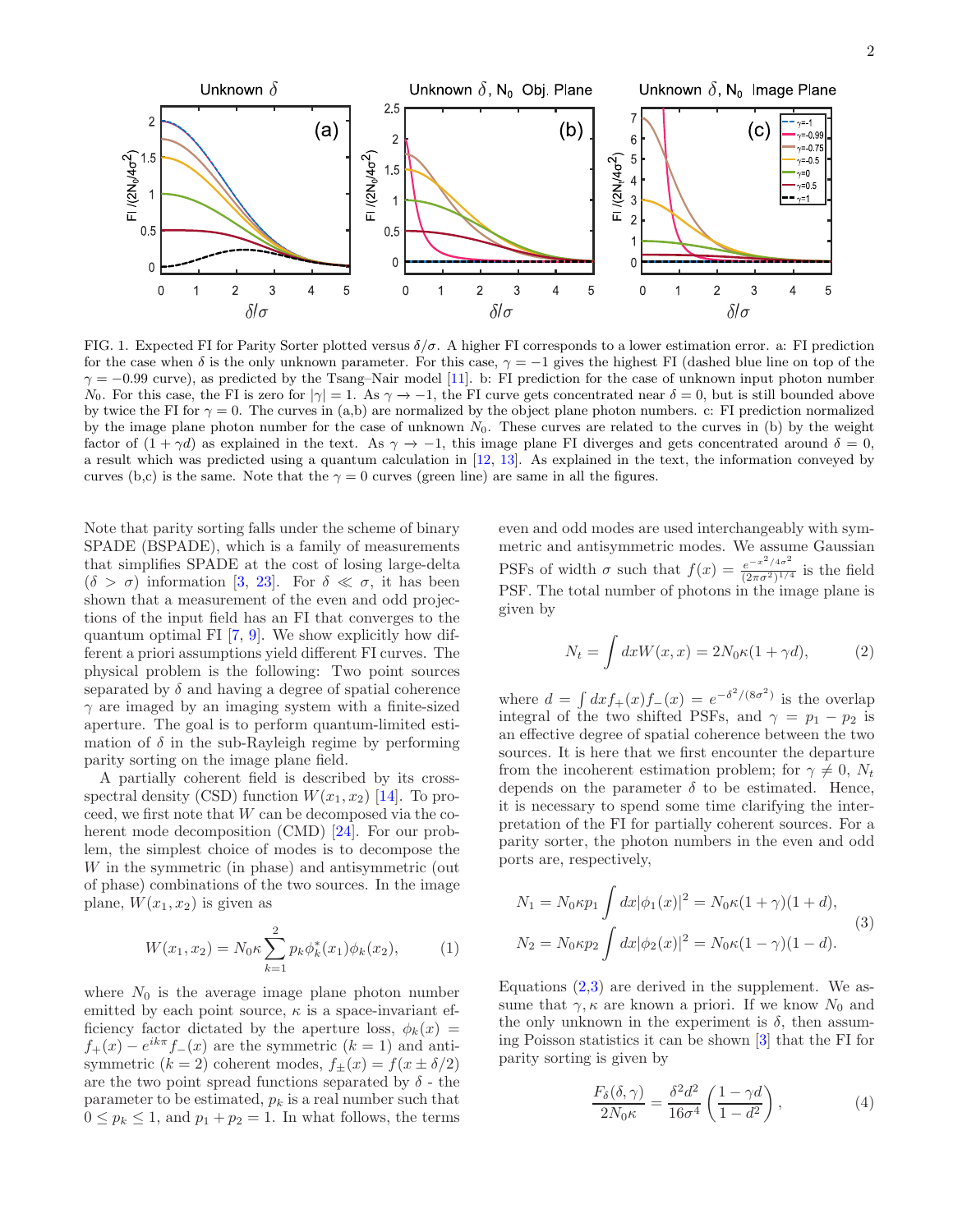where the subscript  $\delta$  denotes that  $\delta$  is the unknown parameter. Note that  $F_{\delta}(\delta, \gamma)$  is normalized by  $2N_0\kappa$ , the total object plane photons multiplied by the loss factor.  $F_{\delta}(\delta, \gamma)$  is plotted in Fig. [\(1a](#page-1-2)), and  $\kappa$  has been absorbed into  $N_0$  for the plot. These curves show that the highest FI is achieved for  $\gamma = -1$ . The physical operation of parity sorting affords some intuition about this FI behavior. For  $\gamma = -1$ , all photons are routed to the odd port, and we have  $N_1 = 0$  and  $N_2 = 2N_0\kappa(1-d)$ . Knowing the total emitted photon number  $2N_0$  and the total detected photon number  $N_2$  allows us to estimate δ directly. For δ ≪ σ, the power in the odd port is well approximated as  $N_0 \kappa (1 - \gamma) \delta^2 / 8 \sigma^2$ . Thus for sub-Rayleigh separation, the odd port has the most photons for  $\gamma = -1$ , and hence the highest FI.

It is not uncommon, however, that an experimentalist only has access to image plane photons, and does not have knowledge of  $N_0$ . When both  $\delta$  and  $N_0$ are unknown, the FI is found from the multiparameter Cramer–Rao bound (CRB); this FI is given by

$$
\frac{F_{\delta, N_0}(\delta)}{2N_0\kappa} = \frac{\delta^2 d^2}{16\sigma^4 (1+\gamma d)} \left(\frac{1-\gamma^2}{1-d^2}\right),\tag{5}
$$

and is plotted in Fig. [\(1b](#page-1-2)). Note that as  $\gamma \to -1$ ,  $F_{\delta, N_0}(\delta, \gamma)$  becomes concentrated near  $\delta = 0$ . While Rayleigh's curse is avoided for  $\gamma < 0$ , i.e.,  $F_{\delta, N_0}(\delta =$  $(0, \gamma) = (1 - \gamma)/4\sigma^2$ , the FI is effectively zero for all  $\delta \neq 0$  and  $\gamma = -1$ . Figures [\(1a](#page-1-2),b) clearly show how the knowledge or ignorance of the object plane photon number affects the FI for  $\delta$  estimation in the presence of partial coherence.

We can now ask the more practical question of how to estimate  $\delta$  when we only detect the image plane field, and have no knowledge of  $N_0$ ? In this case one can use the normalized modal weights  $p_{1,2} = N_{1,2}/N_t$  which are independent of  $N_0$ . The statistics are described in this case by a binomial likelihood function [\[25](#page-6-21)]. We can then calculate the image plane FI by the formula

$$
F_{img}(\delta, \gamma) = \sum_{i=1,2} \frac{1}{p_i(\delta, \gamma)} \left( \frac{\partial p_i(\delta, \gamma)}{\partial \delta} \right)^2
$$

$$
= \frac{\delta^2 d^2}{16\sigma^4 (1 + \gamma d)^2} \left( \frac{1 - \gamma^2}{1 - d^2} \right), \qquad (6)
$$

where the subscript 'img' denotes image plane and the function is plotted in Fig.  $(1c)$ . We emphasize that  $F_{img}$  is normalized per image plane photon; physically, Eq.  $(6)$  quantifies the information provided by a single photon in the image plane, and is agnostic to the number of object plane photons. Figure [\(1c](#page-1-2)) then shows that given equal number of photons in the image plane,  $\gamma$  < 0 can offer increased sensitivity in the regions  $\delta \ll \sigma$ . Note that Eq.  $(6)$  is related to Eq.  $(5)$  by a simple 'weight' factor of  $(1 + \gamma d)$ , which also relates the image and object plane photon number in Eq. [\(2\)](#page-1-0). While the image plane FI might increase for  $\gamma < 0$ , more object plane photons are needed to maintain a constant image plane photon number, a 'cost' that is captured by the factor of  $(1 + \gamma d)$ . The image plane FI is also zero for  $\gamma = -1$ , in which case all clicks occur at the odd port for all  $\delta$ . If the experimentalist does not know  $N_0$ , they do not get any information about δ from just measuring clicks at the odd port. In any case, Figs. [\(1b](#page-1-2)) and [\(1c](#page-1-2)) give the same information, as there is a one-to-one correspondence between the two curves. Alternatively, the lowerbound on the variance of an unbiased estimator can equivalently be found either from Eq.  $(5)$  or Eq.  $(6)$ .

Incidentally, the aforementioned discussion provides clarity to the debate between, among others, the Tsang– Nair (TN) model [\[11\]](#page-6-12) and the Larson–Saleh (LS) model [\[12](#page-6-16)]. Strictly speaking, the TN model assumes knowledge of  $N_0$ , while the LS model assumes an unknown  $N_0$ . Specifically, Fig. [\(1a](#page-1-2)) agrees with the TN model, and Fig. [\(1c](#page-1-2)) agrees with the LS model. Figure [\(1b](#page-1-2)) bridges the TN and LS models. We note that Hradil et. al. [\[13\]](#page-6-13) also advocated the use of the weighted version of image plane FI to take into account the image plane photon number variation with  $\gamma$ ,  $\delta$ , and their results also imply the curves in Fig. [\(1b](#page-1-2)). Depending on the a priori assumptions afforded by the experimental setup, either TN or LS models will correctly describe the estimation statistics. Note that a similar observation has been made for coherent microscopy [\[26\]](#page-6-22), which advocates the 'mandatory inclusion of information about underlying a priori assumptions' when discussing resolution claims.

<span id="page-2-2"></span>Having clarified the issue of the FI interpretation for partial coherence, we can now proceed to discuss the experiment. Realistically, we will use the image plane model as it reflects a common situation in imaging, microscopy, and astronomy. Note that realistic situations have more than just  $\delta$  and  $N_0$  as possible unknowns. For example, our analysis till now has assumed the presence of only two sources, equal intensities of the two sources, a known centroid of the objects to which the parity sorter is aligned, and, most importantly, a known  $\gamma$ . In practice, one needs a combination of direct imaging, coherence interferometry, and parity sorting to estimate these unknown parameters. The application of quantum metrology-inspired ideas such as SPADE to practical situations is an active field of research [\[27](#page-6-23)[–30\]](#page-6-24). These considerations, however, are not relevant to our proof-of-principle experiment in which we consider only  $\delta$  and  $N_0$  as the unknown parameters.

# <span id="page-2-0"></span>III. EXPERIMENT

#### <span id="page-2-3"></span><span id="page-2-1"></span>A. Spatial Coherence Generation

We use a parity sorter to perform SPADE on two spatially partially coherent sources. To generate partial coherence, we use the CMD [\[24](#page-6-20)]. Physically, such a CMD means that the spatial coherence at the input plane to the SPADE setup can be engineered by incoherently mixing appropriately scaled symmetric and antisymmet-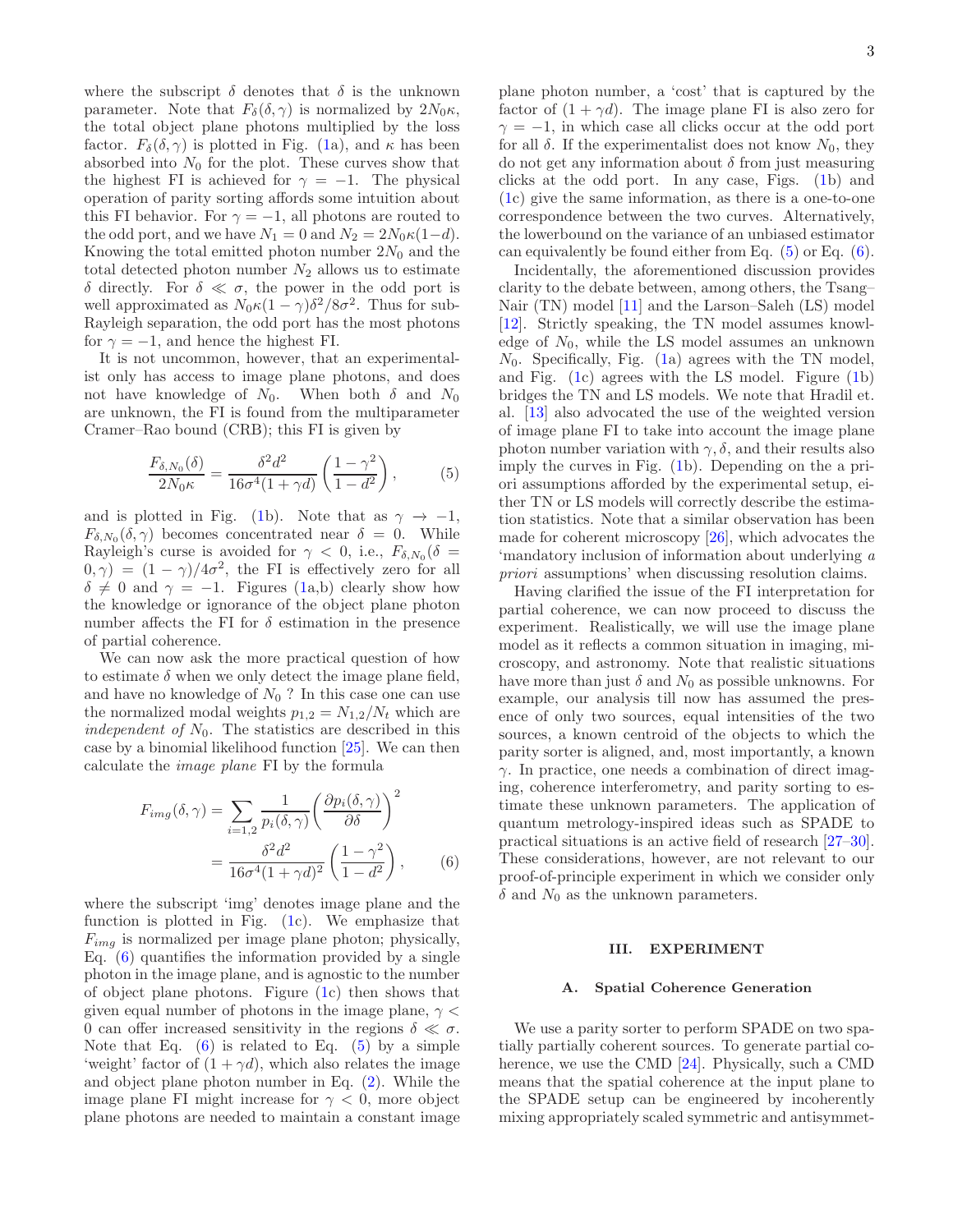

<span id="page-3-0"></span>FIG. 2. Experimental Setup: A 795nm Gaussian beam is converted to either a symmetric  $(\phi_1)$  or antisymmetric  $(\phi_2)$ mode, shown in the inset, via a mode converter consisting of linear optical transformations. The mode amplitudes are set to  $\sqrt{N_i} = \sqrt{N_i p_i}$ , with  $p_i$  being the normalized modal weights and  $N_t$  being an arbitrary image plane photon number, to generate the CSD given by Eq. [\(1\)](#page-1-3). Polarization optics and attenuators, not shown in the figure, are used to control the power of the beam. At any given time, one of the coherent modes is sent to a Michelson type image inversion interferometer, which separates the even and odd components of the input field. One arm has a 4f system, which acts as an identity operator after the beam double passes it. The other arm has a 2f system, implemented by a convex mirror, and an extra quadratic phase, not shown, to cancel the defocus due to diffraction. This arm implements the transformation  $(x, y) \rightarrow (-x, -y)$ . The combined beams from both arms are imaged onto a bucket detector. The power in the even and odd modes can be measured by setting the phase difference  $\theta$  to 0 and  $\pi$  respectively. In the experiment, all modes used are symmetric about the y axis such that  $E(x, -y) = E(x, y)$ . The interferometer then works as a parity sorter in the x-direction.

ric modes. This can be realized by adding a path difference between coherent modes that is larger than the laser coherence length. Alternatively, we can 'switch' between the modes in time, with the switching time longer than the laser coherence time, and add the recorded intensities digitally [\[31,](#page-6-25) [32](#page-6-26)]. The CMD therefore allows us to generate spatial coherence 'offline', by performing the intensity summation electronically. To generate an intensity distribution corresponding to a specific  $\gamma$  in Eqs. [\(3\)](#page-1-1), we can post-select from a set of recorded intensities of  $\phi_{1,2}$  modes. This allows a great simplification of the experiment with respect to the precise control of  $\gamma$ . Note that we are not changing the temporal coherence properties; all the beams used are quasimonochromatic and therefore temporally coherent.

# B. SPADE using parity sorting

After generating partially coherent fields, the next step is to perform parity sorting on the field described by Eq.  $(1)$ . The experimental setup consists of an image inversion interferometer that sorts the input field based on its parity, as shown in Fig. [\(2\)](#page-3-0). A Gaussian beam with  $\sigma = 327 \pm 4 \mu m$  is converted into either a symmetric or antisymmetric mode using linear optics, which includes a spatial light modulator. The beam flux can be adjusted using polarization optics. The mode is presented to a Michelson type interferometer. The top arm, which includes a 2f imaging system and an extra quadratic phase implemented to cancel the defocus due to diffraction, implements the transformation  $(x) \rightarrow (-x)$  and the arm with the 4f system images the field with unity magnification, after two reflections. Experimental details of the interferometer are described in Ref. [\(33](#page-6-27)). For parity sorting, we set  $\alpha = \pi$  in Eqs. (1-3) of Ref. [\(33](#page-6-27)). The field at the output of the interferometer is

<span id="page-3-1"></span>
$$
E_{out}(x) = \frac{\sqrt{N_k}}{2} (\phi_k(x) + e^{i\theta} \phi_k(-x)),
$$
 (7)

where  $k = 1, 2, \theta$  is the global phase difference between the two arms of the interferometer,  $N_k$  is the photon number in the input mode  $\phi_k$ , and each  $\phi_k$  is spatially coherent in Eq. [\(7\)](#page-3-1). Note that the coherent modes used are symmetric in  $y$ , so the 1D analysis is valid for the experiment.

To project onto the even and odd components of the field, we can choose  $\theta = 0, \pi$ . As explained in Section [III A,](#page-2-3) we send only one of the coherent modes  $\phi_k$  at a given time. To generate CSD for a given  $\gamma$ , we add the measured intensities offline. Details of the offline coherence generation are given in the supplement. For  $\theta = 0(\pi)$ , all of the symmetric (antisymmetric) mode power will be directed to the bucket detector, while the antisymmetric (symmetric) mode will destructively interfere at the detector. For  $\theta = \theta(\pi)$  the output is called as the even (odd) port. A bucket detector measures the photon number in each port.

### C. Estimation Statistics

The goal of superresolution is to estimate  $\delta$  for regions of  $\delta < \sigma$ . To estimate  $\delta$ , we use maximum likelihood estimation (MLE) on the measured normalized modal weights  $p_{1,2}$ . Because we normalize the modal weights by the image plane photons, we use a binomial likelihood function for the parity sorter [\[25\]](#page-6-21). The estimated  $\hat{\delta}$  is shown in Fig. [\(3a](#page-4-0)). Note that all the estimated  $\delta$ 's are below the Rayleigh limit  $(\delta = \sigma)$ . For  $\delta$  in the interval  $[0.2 - 1]\sigma$  (in increments of  $(0.1\sigma)$ , we take 100 images each of the symmetric and antisymmetric modes, thus getting 100 ML estimates and the corresponding variance. We have not observed any bias in the estimates,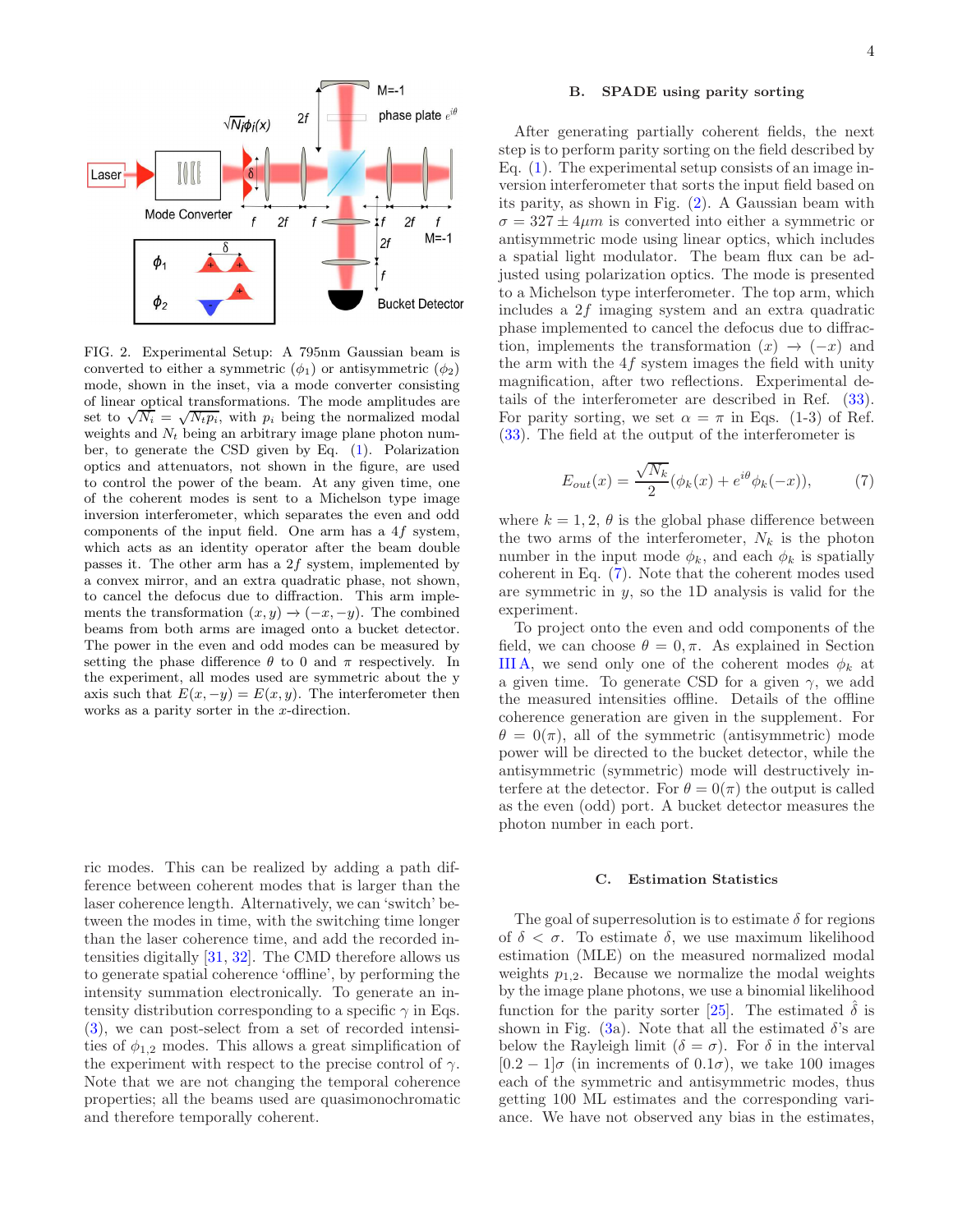

<span id="page-4-0"></span>FIG. 3. a: Estimated shift  $\hat{\delta}/\sigma$  for  $\gamma = 0, -0.75$  using MLE on the measured modal weights. The estimated shifts are all below the Rayleigh limit ( $\delta = \sigma$ ). Each point represents the mean MLE of 100 measurements. The error bars are too small to be noticed on the graph, but are still bounded by the CRB as shown in (b). Note that the  $\gamma = 0$  estimates are not biased; to distinguish the two data sets, we introduce a vertical offset between the  $\gamma = 0$  and the  $\gamma = -0.75$  estimates. Both  $\gamma = 0$ and  $\gamma = -0.75$  estimates are in good agreement with the expected shifts. b: Measured MSE for  $\gamma = 0$  (green triangles) and  $\gamma = -0.75$  (red crosses). For each data point, ML estimates from 100 trials were used to calculate the variance. Note that for a given  $\delta/\sigma$ , the MSE for  $\gamma = -0.75$  is consistently less than the MSE for  $\gamma = 0$ . The dashed green and solid red lines indicate the CRB for  $\gamma = 0, -0.75$  respectively. The CRB is given by the inverse of Eq. [\(6\)](#page-2-1). Technical noise factors causing the discrepancy between theory and experiment are explained in the main text.

as evident in Fig.  $(3a)$ , where the mean of the estimates are equal to the true value of  $\delta/\sigma$ . The variance in the MLE estimates, which is related the inverse of the FI, is too small to be noticed in Fig.  $(3a)$ . Nevertheless, the variance of an unbiased estimator is lowerbound by the Cramer–Rao bound (CRB), which is related to the inverse of the FI. Formally,  $\text{Var}[\hat{\delta}] \ge (N_t F_{img})^{-1}$ , where Var $[\hat{\delta}]$  is the variance in the MLE estimator  $\hat{\delta}$ , and  $F_{img}$ is the image plane FI as given by Eq. [\(6\)](#page-2-1) and shown in Fig. [\(1c](#page-1-2)). Figure [\(3b](#page-4-0)) shows the normalized Mean Square Error (MSE) =  $N_t$ Var $[\hat{\delta}]$  as a function of  $\delta$  and two values of  $\gamma = 0, -0.75$ . More importantly, Fig. [\(3b](#page-4-0)) shows that the MSE for  $\gamma = -0.75$  is below the CRB for the  $\gamma = 0$  case. In other words, not only is Rayleigh's curse avoided for  $\gamma = -0.75$ , the estimation is more precise than the incoherent case of  $\gamma = 0$ . Note that the MSE are still offset from the CRB. To truly saturate the CRB, the system must be shot noise limited, and any other noise source will raise the MSE. Another source of noise in our system are the phase fluctuations in the interferometer when it is biased at  $\theta = 0$  or  $\pi$  (See Fig. [\(2\)](#page-3-0)). Furthermore, the MSE for  $\gamma = 0, -0.75$  might appear correlated, for example at  $\delta = 0.2, 0.3$ . This is because the same set of images are used for CMD of both  $\gamma = 0, -0.75$ , and hence both  $\gamma = 0, -0.75$  MSE's will be affected by the same phase fluctuations; if the  $\gamma = 0$ MSE is higher, so will be the  $\gamma = -0.75$  MSE. Finally, the CRB curves in Fig. [\(3b](#page-4-0)) are nearly equivalent to the quantum CRB predicted for  $\delta < \sigma$  [\[12\]](#page-6-16), and therefore our measurements represent near quantum-limited localization of partially coherent sources.

The reader might observe that no statistics for  $|\gamma|=1$ are shown in Fig.  $(3)$ . As discussed in Section  $(II)$ , the FI for  $|\gamma|=1$  is zero for all  $\delta$  if  $N_0$  is unknown. The likelihood function in this case is independent of  $\delta$  for  $|\gamma| = 1$ , and hence  $\delta$  cannot be estimated in principle. N<sub>0</sub> is unknown in our experiment because we generate the image plane field directly through unitary transformations and not through a Gaussian aperture that scales the coherent modes according to the  $(1 \pm d)$  factor in Eqs. [\(3\)](#page-1-1). While our system has an effective 'aperture' loss factor that connects the source photon number to the image plane photon number, this loss factor is independent of  $\delta$  for the coherent modes generated by the SLM, as also reported in the Supplement. The experiment is the generalization of previous localization experiments on incoherent beams [\[7,](#page-6-18) [9\]](#page-6-19). This technique allows 1) a great experimental simplification with regard to avoiding the need to perform precise fabrication of point sources with different separations and 2) to circumvent issues of low photon budget and spurious diffraction effects from the source geometries. However, this technique fails to provide access to an effective object plane photon number which is related to the image plane photon number by the factor of  $(1 + \gamma d)$ , and hence does not allow us to reconstruct results of Fig. [\(1a](#page-1-2)). Barring these technical difficulties, our theoretical and experimental results are easily generalized to the case of a known  $N_0$ . We note that having access to only the image plane photon number is however a common situation in optical physics, where one does not have an independent probe on the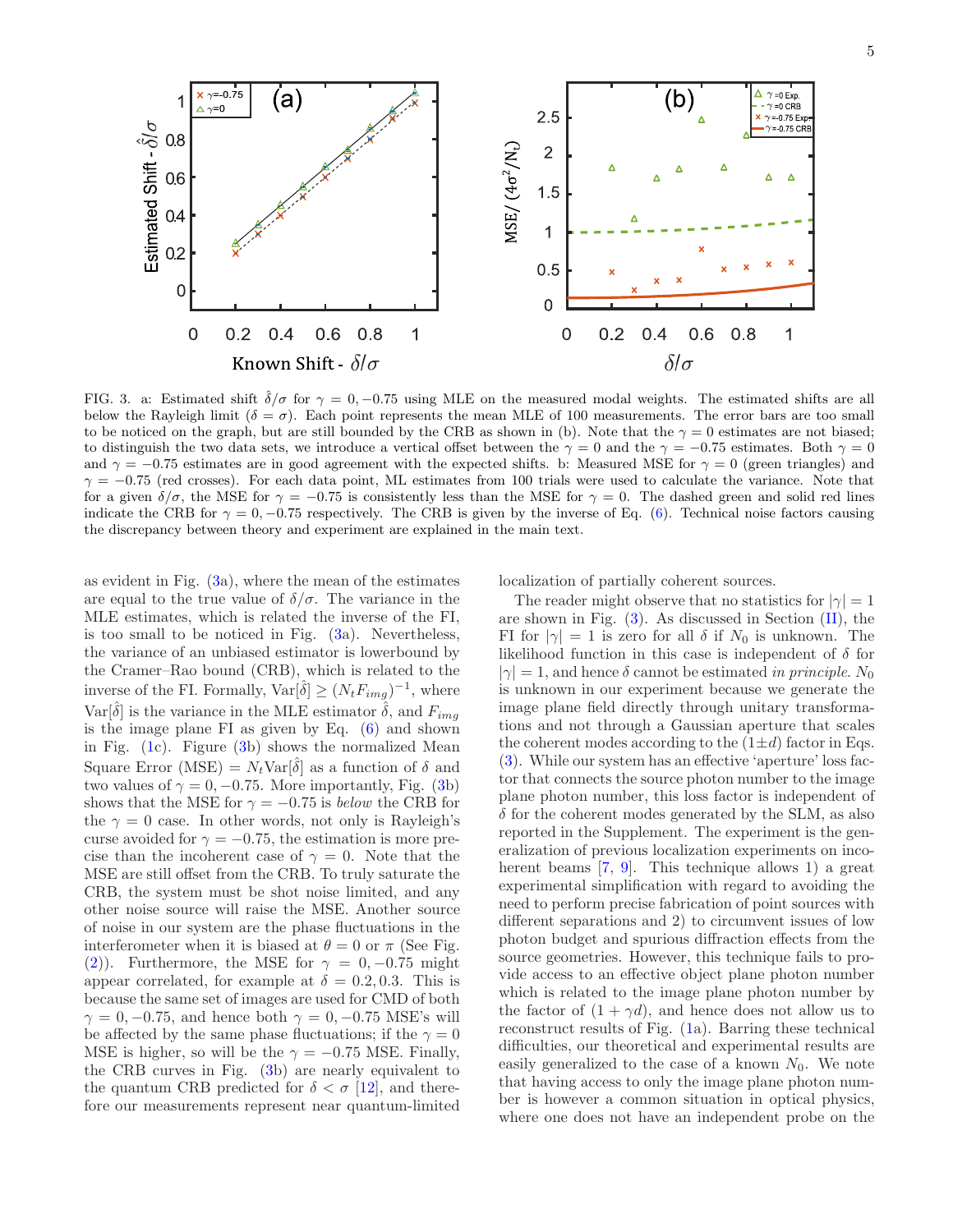6

object plane photons. Our results are therefore valid for a large variety of microscopy and imaging experiments. The details of image processing, CMD, the photon number in Fig.  $(3)$  versus  $\delta$ , and mode generation are given in the Supplement.

#### <span id="page-5-0"></span>IV. CONCLUSION

We have carried out a theoretical analysis of superresolution of partially coherent light using parity sorting. For partially coherent sources, the object plane photon number was identified as a relevant parameter that affects the obtainable FI, and that connects the different results of previous works [\[11](#page-6-12)[–13\]](#page-6-13). We also performed parity sorting on two Gaussian PSFs with varying degrees of spatial coherence. Our results show that partial anticorrelation of the two sources increases the FI of  $\delta$ estimation. Therefore, Rayleigh's curse can be avoided for partially coherent sources. The proof-of-principle experiment paves the way to using coherence as a resource in quantum-limited metrology. Our analysis assumes a real, known value of  $\gamma$ . Further studies could include concurrent estimation of  $\delta$  and  $\gamma$ , for which a vanishing FI with  $\delta \rightarrow 0$  is predicted [\[20,](#page-6-14) [22\]](#page-6-15). The natural extension of the current work is to consider the more realistic case of multiparameter estimation of a complex  $\gamma$ , the centroid and intensity ratio of the two sources [\[22\]](#page-6-15), and the effects of cross-talk in the SPADE setup [\[27](#page-6-23)[–29,](#page-6-28) [34](#page-6-29)]. While we have been primarily concerned with the twopoint problem, the technique of SPADE can also tackle the more general problem of imaging an extended object scene. There the problem reduces to estimation of moments of the object in the sub-diffraction limit, a case which was treated for incoherent objects [\[4,](#page-6-30) [35–](#page-6-31)[37\]](#page-6-32). It is an open question as to how these theoretical works generalize to the case of partially coherent object distributions.

# V. APPENDIX

### A. Derivation of Eqs. [\(4](#page-1-4)[,5\)](#page-2-2)

Assuming Poisson statistics and using Eqs. [\(3\)](#page-1-1), which are derived in the supplement, we derive the FI matrix as

$$
J = \sum_{i=1,2} \begin{bmatrix} \frac{1}{N_i} (\frac{\partial N_i}{\partial \delta})^2 & \frac{1}{N_i} (\frac{\partial N_i}{\partial \delta}) (\frac{\partial N_i}{\partial N_0}) \\ \frac{1}{N_i} (\frac{\partial N_i}{\partial N_0}) (\frac{\partial N_i}{\partial \delta}) & \frac{1}{N_i} (\frac{\partial N_i}{\partial N_0})^2 \end{bmatrix}, \quad (8)
$$

$$
= \begin{bmatrix} N_0 \frac{\delta^2 d^2}{8\sigma^4} \left( \frac{1-\gamma d}{1-d^2} \right) & -\frac{\gamma \delta d}{2\sigma^2} \\ -\frac{\gamma \delta d}{2\sigma^2} & \frac{2}{N_0} (1+\gamma d) \end{bmatrix} . \tag{9}
$$

If only  $\delta$  is unknown, the FI normalized by the object plane photon number  $2N_0$  is described by  $J(1,1)/2N_0$ , which is equivalent to Eq. [\(4\)](#page-1-4) and is plotted in Fig.  $(1a)$  $(1a)$ .

If both  $\delta$  and  $N_0$  are unknown, the FI for estimating  $\delta$ is found by  $(C(1,1))^{-1}$ , where  $C = J^{-1}$ , and  $(C(1,1))$ gives the multiparameter CRB. The matrix  $C$  is given as

$$
C = \frac{1}{\frac{\delta^2 d^2}{4\sigma^4} \left(\frac{1-\gamma^2}{1-d^2}\right)} \begin{bmatrix} \frac{2}{N_0} (1+\gamma d) & \frac{\gamma \delta d}{2\sigma^2} \\ \frac{\gamma \delta d}{2\sigma^2} & N_0 \frac{\delta^2 d^2}{8\sigma^4} \left(\frac{1-\gamma d}{1-d^2}\right) \end{bmatrix} . \tag{10}
$$

The quantity  $(C(1,1))^{-1}/2N_0$  is given by Eq. [\(5\)](#page-2-2) and plotted in Fig. [\(1b](#page-1-2)).

#### B. Experimental Details

Please refer to the supplement for the experimental details about the field generation, the measurement of the modal weights, mode intensity versus  $\delta$ , and the data processing. The supplement is available under the 'ancillary files' link on the arXiv page.

# ACKNOWLEDGEMENTS

The authors acknowledge Prof. J. R. Fienup, Dr. Walker Larson, Prof. Mankei Tsang, and Prof. Bahaa E. A. Saleh for useful discussions.

### FUNDING INFORMATION

A.N.V, S.A.W, and K. L acknowledge support from the DARPA YFA  $#$  D19AP00042. J. Y and A. N. J acknowledge support from NSF under award OMA-1936321. M. A. A. acknowledges support from the National Science Foundation (PHY-1507278) and the Excellence Initiative of Aix-Marseille University— A\*MIDEX, a French "Investissements d'Avenir" program. R. W. B acknowledges support from the Office of Naval Research of the US (Award: N00014-19- 1-2247) and the Natural Sciences and Engineering Research Council of Canada (RGPIN/2017-06880).